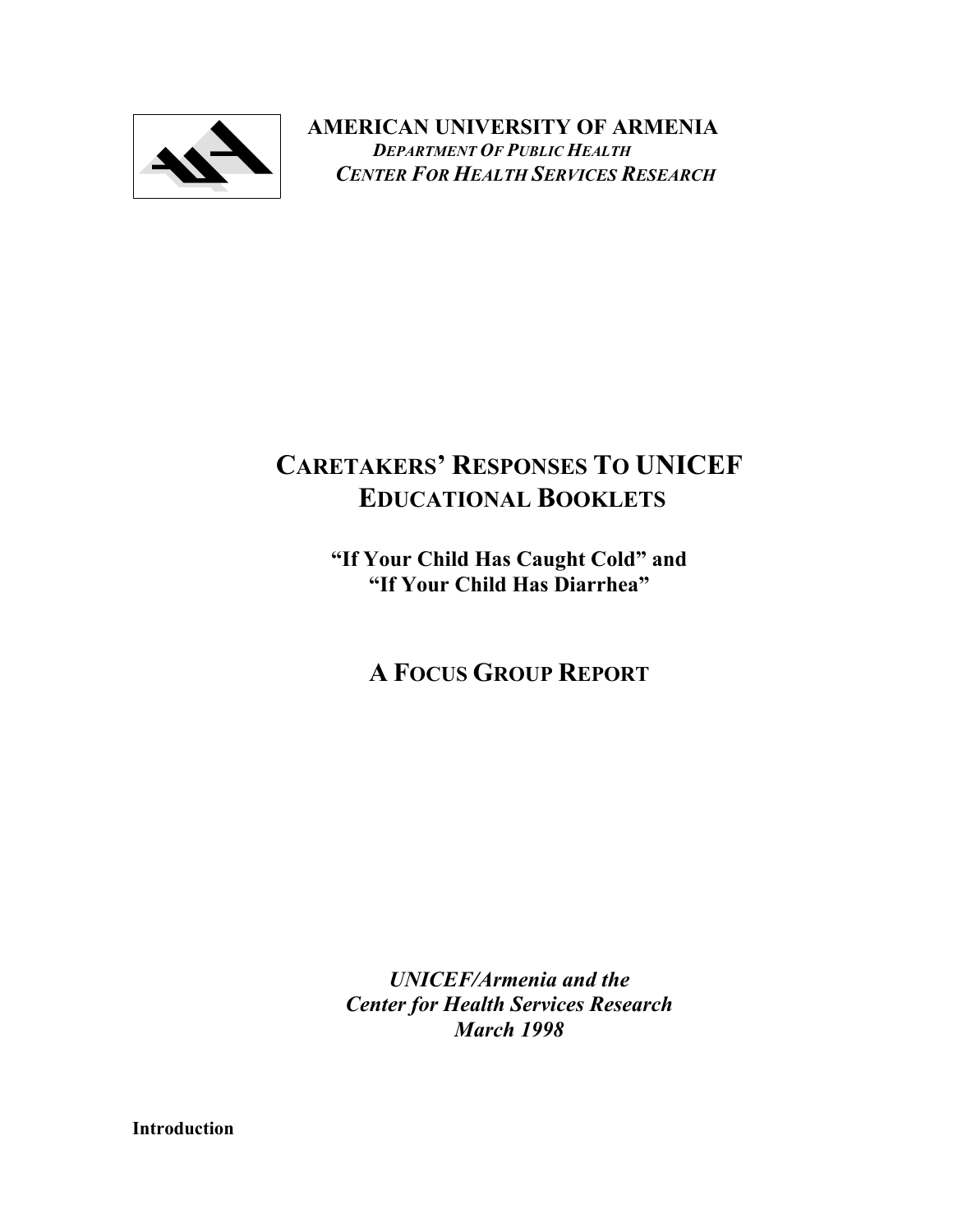UNICEF/Armenia has prepared two four-page booklets that are titled "If Your Child Has Caught Cold" and "If Your Child Has Diarrhea". These booklets are intended for the caretakers of children aged 0-5, and contain information that instructs caretakers when to seek care from health providers, as well as how to manage their child's illness at home.

UNICEF funded the Center for Health Services Research (CHSR) at the American University of Armenia (AUA) to conduct a series of focus groups with mothers of children aged 0-5 in order to assess their reactions to these booklets. The main goal of this project was to gain information that could be used by UNICEF to make the booklets more understandable and useful to mothers.

#### **Description of the Focus Groups**

A topic guide was developed for use in facilitating the focus groups (see appendix). A total of four focus groups were conducted between February 10 and 18, 1998. Two focus groups were conducted in pediatric polyclinics in Yerevan  $(\# 1 \text{ and } \# 9)$ , and two focus groups were conducted in regions outside of Yerevan<sup>[1](#page-1-0)</sup>.

The total number of participants in the focus groups was 24, including 23 mothers and one father. The mean age of participants was 26.5 years (range from 17 to 35). Nine women (38 %) had university level education, one (4 %) had studied at the college level, and the others (58 %) had completed secondary school. The majority of women (67 %) had two children, while 12 % had one child and 21 % had three or more children. All participants had children aged 0-5 years.

### **Focus Group Results**

The focus groups were intended to determine mothers' overall impressions of the booklets, how they understood the main messages of the booklets, and if there were any words or expressions that were difficult for them to understand. Mothers were also asked whether they agreed with the treatments that were described in the booklets, which treatments were new for them, and what other types of new information would they like to obtain.

Results that are specific to each of the booklets are reported below. Reactions to the booklets from the participants were mixed. Most participants, especially the more educated Yerevan mothers, felt that the booklets contained little useful information for the experienced caretaker, but that the booklets would be helpful to inexperienced mothers. It is important to note that most participants did not feel that the booklets contained incorrect information, but rather that they found the information to be very basic, consisting of "things that we already know". The booklet on diarrhea was felt to be more helpful than the booklet on acute respiratory infections (ARI).

In general, participants suggested that the booklets contain more specific information that could be used to manage their children's illness at home. The booklet's instructions to see a health provider when a child becomes ill, when coupled with recommendations for how to manage diarrheal illness at home, was felt to be contradictory by one caretaker. She asked "if we are supposed to immediately apply to the doctor, why is so much written here about how to stop diarrhea?"

# *The Booklet "If Your Child Has Caught Cold"*

The majority of participants of all four focus groups found that this booklet contains necessary information for mothers, especially for first-time mothers. Participants who stated that the booklet

<span id="page-1-0"></span><sup>-</sup><sup>1</sup> Focus groups were conducted in the village of Azatan in Shirak marz, and the village of Zangakatun in Ararat marz.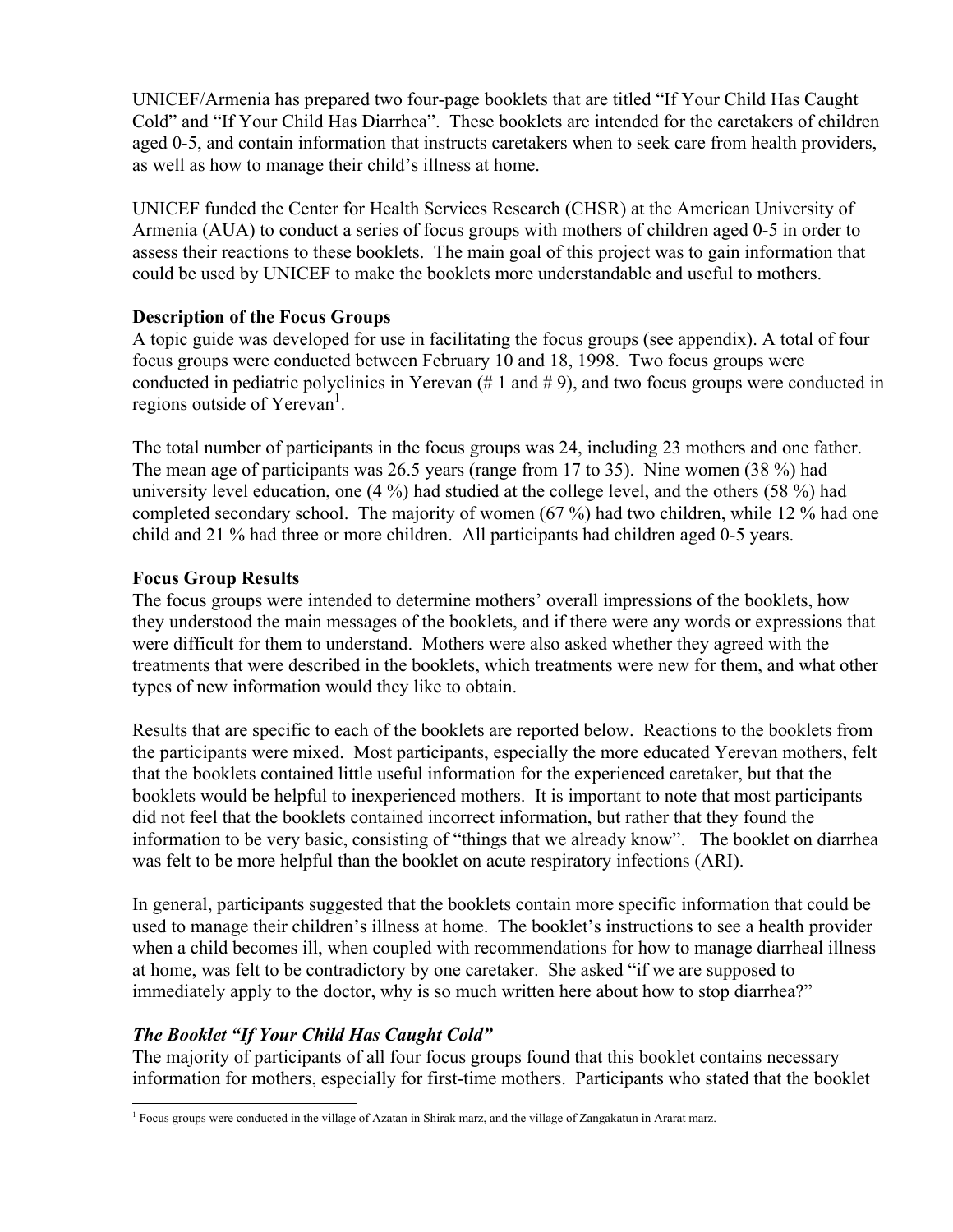didn't contain new information agreed that they usually practice the treatment methods offered by the booklet. Thus, in general the booklet contains information that is practiced in Armenia.

Participants understood and agreed with the main messages of the booklet. In Polyclinic # 1 in Yerevan, some participants mentioned that the advice to visit a doctor has financial repercussions, and that many parents do not apply to the doctor because of this problem.

Some participants had problems understanding some of the danger signs described in the booklet. Specifically, they had problems understanding the sign "the baby is unable to drink". Some mothers thought that this advice was connected only with tonsillitis.

*Participant # 4. What do they mean that the baby is unable to drink? Participant # 5. Why should a child have difficulties with drinking when child has caught a cold or is coughing? As I understand, this is a sign of tonsillitis, but not of cough.*  (Focus group conducted in Polyclinic # 1, Yerevan)

The danger sign "difficult breathing" did not seem to be well understood by mothers. Some parents whose children had been diagnosed with croup or stridor suggested that the booklet contain information regarding how mothers can recognize the signs of these diseases.

All participants agreed with points of managing fever, cough and sore throat. They stated that they usually use the methods detailed in the booklet. Many mothers stated that the booklet's advice to sponge down babies with warm water in order to reduce fever represented new information for them, and some disagreed with it. There was a lack of clarity as to how high a fever should be before the caretaker tries to reduce it.

*Participant # 5. Isn't it dangerous to undress a sick child and to sponge down the child's body with cool water? And one more thing - the temperature will then rise again. Participant # 2. I think that you should not decrease the temperature unless it is very high. 37-38 degree is not harmful, it is even protective.*  (Focus group conducted in Polyclinic # 1, Yerevan)

Several mothers expressed doubts about using Panadol. They feel that it is not helpful in the management of fever.

Many mothers expressed a desire to receive more specific information about ARI and its management. Specifically, participants wanted to know more about diseases such as croup, stridor, bronchitis, etc. Mothers wanted more information about some of the home treatments suggested in the booklet, with proportions of various ingredients specifically noted.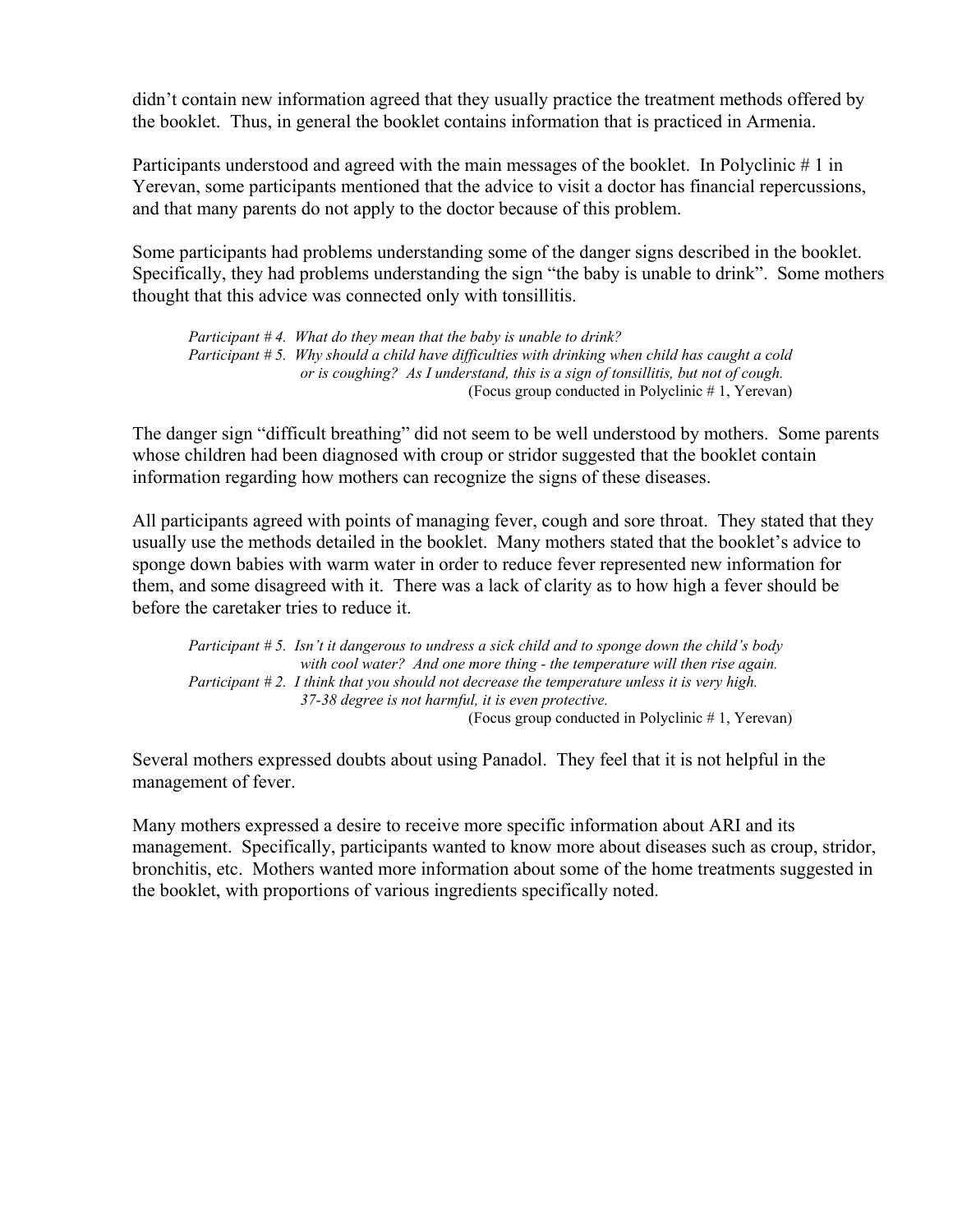The booklet is written in language that, for the most part, was understandable for mothers. There are some expressions that mothers had trouble with. There is a translation problem for the expression "overcrowding contributes to catching cold and cough".

*Participant # 5. And one more point - what does mean by "overcrowding contributes to catching cold"? How? Is it just because there are many people in the room and they often open the door and cause drafts?* 

(Focus group conducted in Polyclinic # 1, Yerevan)

In addition, there were some problems with the sentence about vitamin A. Participants asked that the booklet mention the names of some fruits and vegetables that contain high quantities of Vitamin A which are in general use among the population. Mothers also expressed some doubt concerning the importance of exclusive breast-feeding and the advantages of breastfeeding a child until 2 years of age.

The majority of mothers found that the quality of pictures of the booklet is satisfactory, although some of them felt that the pictures could be more interesting.

The majority of mothers stated that they would recommend this booklet to their friends and family members because it contains necessary basic information, especially for those women who will become mothers for the first time.

#### *The Booklet "If Your Child Has Diarrhea"*

The majority of caretakers felt that this booklet was more helpful than the ARI booklet. Some caretakers stated that the booklet contained new and important information for many mothers. Information on Rehidron, feeding patterns during diarrhea, and the need to increase liquids for children with diarrhea was felt to be especially helpful.

The major messages and rules contained in the booklet were felt by participants to be understandable. Some participants noted that there was a contradiction between Rules 1 and 3. While Rule 1 mentions that caretakers can give herbal tea to children with diarrhea, Rule 3 states "do not try to stop diarrhea artificially with the help of medicine, food or herbal methods".

*Participant # 5. I want you to pay attention to the following point: here is written "try to stop diarrhea, using herbal tea" and in the end is written "don't try to stop diarrhea, using any artificial method, like medicine, meals, or herbal method". It's not understandable and is contradictory. I have repeated this from the booklet, and it's unclear, which plant exactly they mean. We know our traditional, national herbs. But it's better to be written which herbs exactly should be used to stop diarrhea, and which ones should not be used, such as artificial methods. Which ones should not be used? I don't know.*  (Focus group conducted in Polyclinic # 1, Yerevan)

The majority of mothers agreed with methods suggested in the booklet to manage diarrhea, especially with the practice of giving Rehidron. In all four focus groups, questions arose about the advisability of using enemas to manage diarrhea. Although the booklet does not broach the topic of using enemas to manage diarrhea, it is an extremely common practice in Armenia. Mothers wanted to know if the use of enema was advisable, and if so, how often?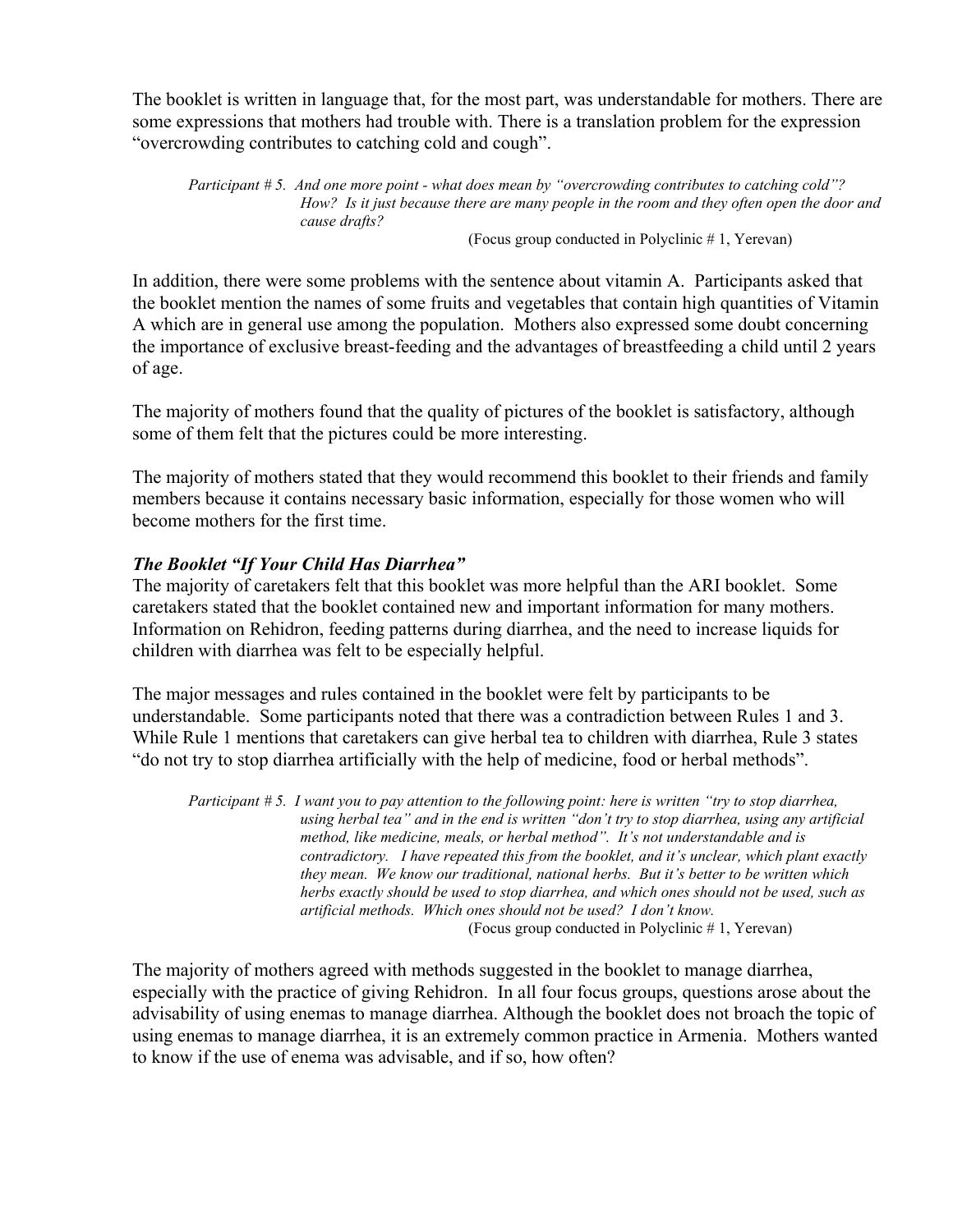The majority of mothers agreed with the advice given in the booklet regarding feeding practices during diarrhea. Several mothers stated directly that they felt that children with diarrhea should not be given milk, a practice that is advised in the booklet.

*Participant # 1. There seems to be a mistake in the booklet, because here it is written that in case of diarrhea milk should be given to the child, but we know that milk is not good in this case.* 

*Participant # 2. Here it is written, that first we should give the sick child milk, and then we should give them rice gruel. But we know that it should be done in the reverse order: gruel should come first. Maybe milk cleans the bowels?*  (Focus group conducted in Polyclinic # 1, Yerevan)

*Participant # 6. I agree that starting from 2nd-3rd day child can be feed by different products, because his organism can then assimilate it and the organism requires more food to rehabilitate itself. But you should not give him milk, if it is not breast milk.*  (Focus group conducted in village Zangakatun (Ararat Marz)

Mothers agreed that breastfeeding children should be given more breast milk when they have diarrhea. One participant did not agree that formula should receive the same treatment.

*Participant # 5. I agree that breastfeeding children should be fed more during diarrhea, but I do not agree that the baby who is fed by formula should be fed also more during diarrhea with formula. When child is less than 1 year old and if the formula is the reason of baby's liquid stool, what should be done in this case? There is nothing about it in the booklet.*  (Focus group conducted in Polyclinic # 9, Yerevan)

Mothers expressed a need for more information regarding the feeding patterns and treatment that they should practice, as is illustrated in the following passage.

| <i>Moderator:</i> | What information about diarrhea would you like to receive that you are not getting in this            |
|-------------------|-------------------------------------------------------------------------------------------------------|
|                   | booklet?                                                                                              |
|                   | Participant #2. Which medicines exactly are very good to stop diarrhea, and which are absolutely safe |
|                   | for child's health. Please, add the list of it, along with detailed description of how to use it.     |
|                   | Participant $# 1$ . The booklet should contain concrete prescriptions of home remedies.               |
|                   | Participant 4. The solution of potassium permanganate is also very useful (to treat diarrhea).        |
|                   | (Focus group conducted in Polyclinic #1, Yerevan)                                                     |

Mothers felt that the booklet should contain advice to feed pomegranate skin to children, which they feel is an excellent local treatment for diarrhea. One mother reported that her child refuses to eat or drink when she is sick, and noted that the booklet does not contain suggestions regarding what to do in this event.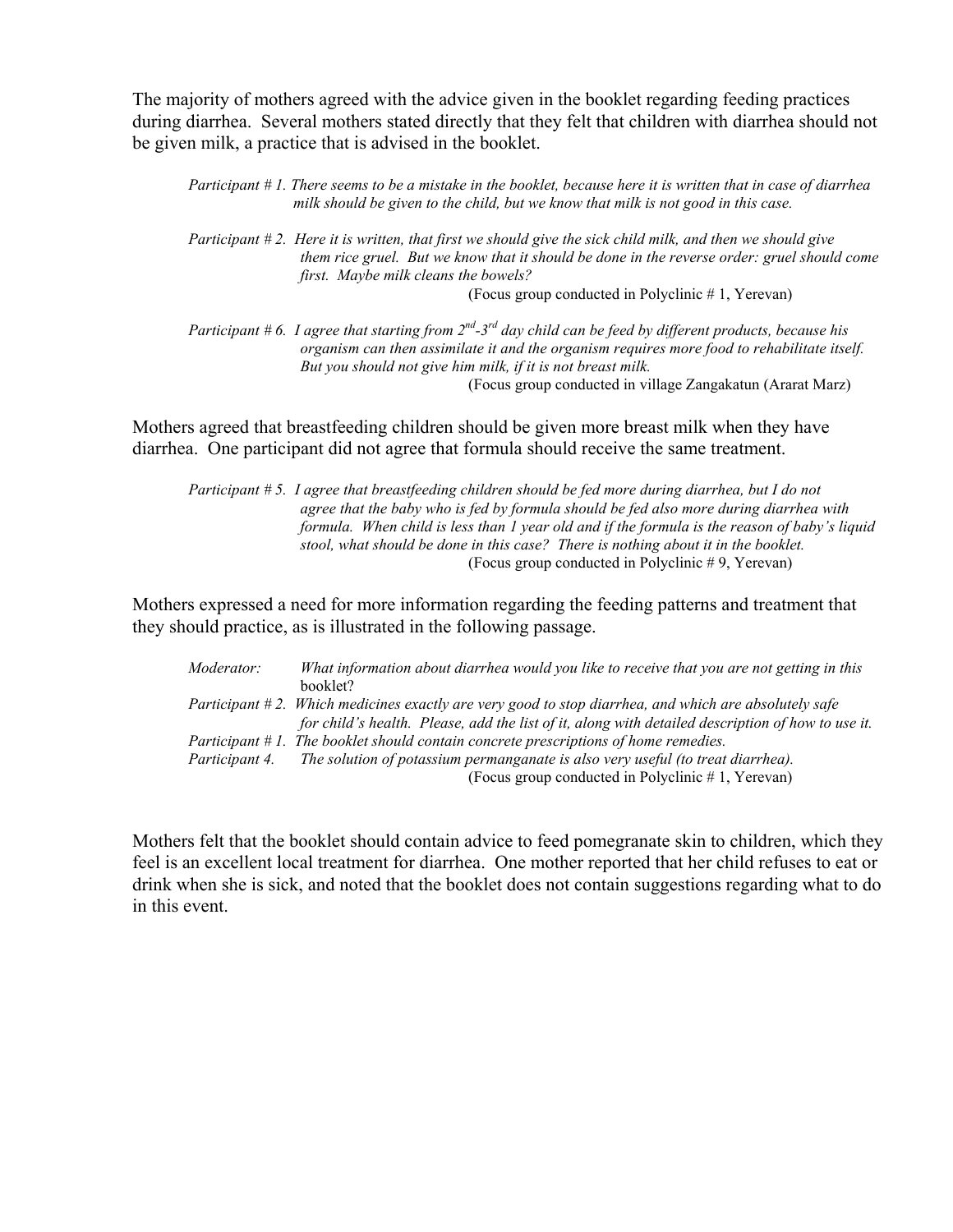Several caretakers wanted more information about blood in the stool, and how to recognize it.

*Participant # 6. There is a point in the booklet about the blood trace in the stool. It's better to describe in more detail which kind of blood trace is dangerous. Once we noticed such a trace in our child's stool, and we were frightened and immediately visited the doctor. But he said that it's not dangerous, it's just due to the new flu virus that our child had caught. Then he described what a blood trace for diarrhea meant, and now I know that bloody lines in stool are not dangerous, but when it's like bleeding, it's very dangerous, because it can be the sign of dangerous diarrhea.* 

(Focus group conducted in Polyclinic # 1, Yerevan)

Other caretakers wanted more information on the different types of diarrhea, such as dysentery and salmonella.

| Moderator: | What information about DD would you like to receive that you are not getting in this                     |
|------------|----------------------------------------------------------------------------------------------------------|
|            | booklet?                                                                                                 |
|            | Participant $#1$ . I would like to get description of how to distinguish common diarrhea from infectious |
|            | diseases such as salmonella.                                                                             |
|            | Participant #4. I would like to know how to differentiate signs of common liquid stool from cases of     |
|            | infectious intestinal diseases. Maybe by color or something else.                                        |
|            | (Focus group conducted in Polyclinic #9, Yerevan)                                                        |

In general, the language used in the booklet was well understood by participants. The expression "adapted milk mixtures" was not understood by many participants.

The overall impression from this booklet was generally positive in all four focus groups. The majority of participants agreed that it contained important information and that they would recommend it to their friends and family members. They suggested that UNICEF consider preparing and distributing similar booklets about the management of other diseases.

#### **Conclusions**

This report will conclude by summarizing the primary results from the focus groups, and making suggestions for revisions. It is realized that space limitations in the brochure may make it impractical to incorporate all of these recommendations.

#### *The Booklet "If Your Child Has Caught Cold"*

- The danger sign "the baby is unable to drink" needs to be more fully described.
- Mothers are unclear as to what constitutes "difficult breathing". This term needs some elaboration. Mothers would like to have more information about "difficult breathing" that is associated with serious ARI disease (croup, stridor, etc.), in order to differentiate them easily from simple cold with cough.
- It should be added in the booklet that sponging down with warm water should be done when a child has a high temperature to avoid convulsions, and stressed that sponging down with warm water is not dangerous for the child in the management of fever.
- Within space limitations, mothers would like to have specific instructions on how to prepare the home remedies recommended in the booklet. As Anahit in Polyclinic # 1 in Yerevan said, "I would like information on the proportions of recommended drinks: if it's tea with honey, so how many parts of tea and how many of honey, etc. ...... The same about milk with sodium. And how many times per day".